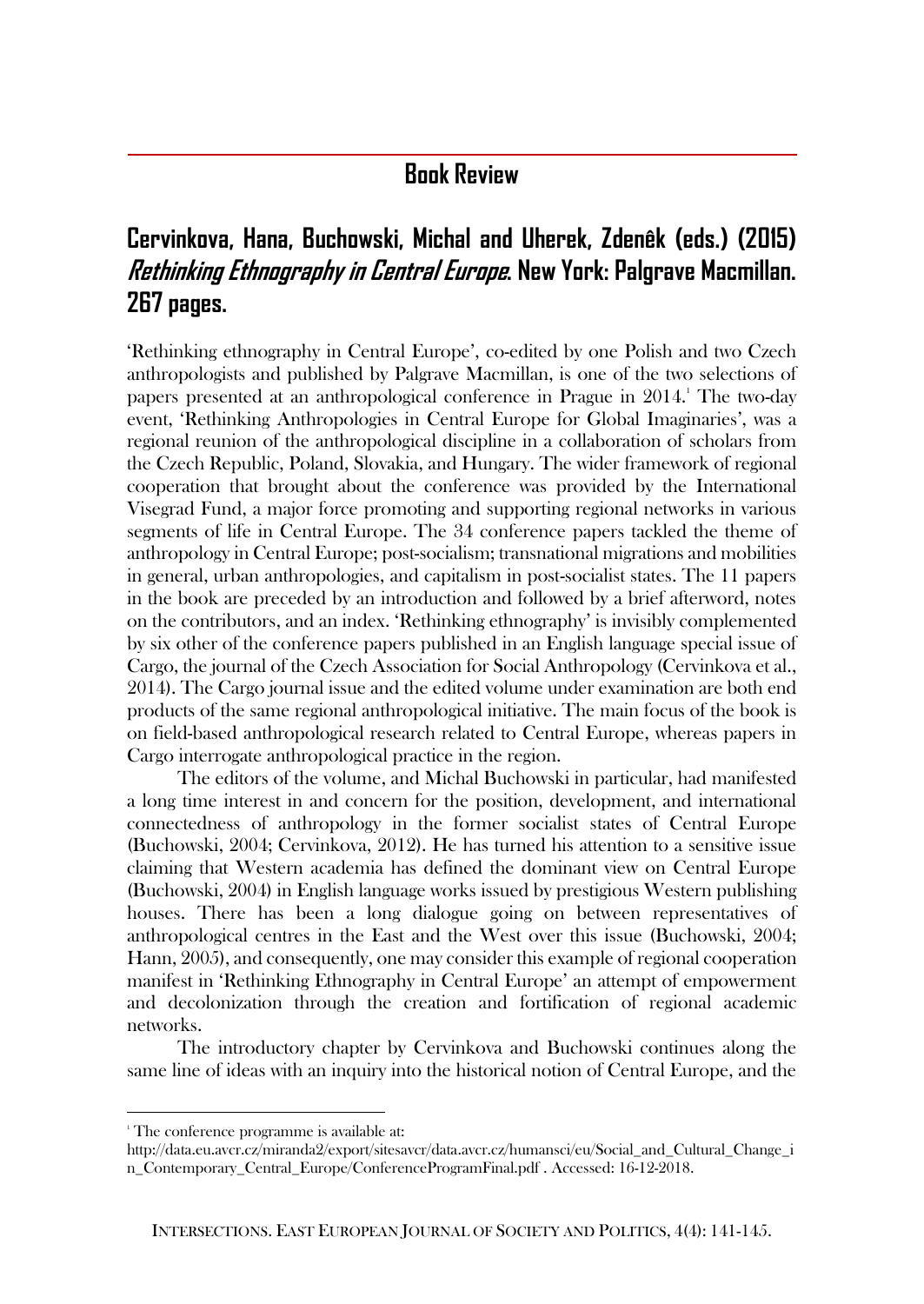connections between national ethnologies, folklore studies, and Western social and cultural anthropology. This chapter introduces the 11 papers of the book, too. Cervinkova and Buchowski indicate straightaway that the individual studies do not aim at changing 'the course of thought in anthropology' (1. p.), but rather, they should be seen as 'the tip of an iceberg of a new wave of writings in Central European anthropological scholarship' (ibid.).

What topics do the authors tackle in the 11 ethnographic papers? The three thematic blocs, mobilities, activisms and expert knowledge, and post-socialist modernities, signal important and massive research directions that have kept up academic interest in Eastern Europe and elsewhere ever since 2014, the date of publication.

International migration is in the focus in the first, bulkiest part with five accounts on mobile lives of populations departing from or arriving in Central Europe. Marek Pawlak studied the process of social stratification, identity strategies, and internal power relations of Polish post-accession migrants in Norway. He found that when talking about Polish manual workers in Norway (commonly referred to in Polish as *robol*, i.e. prole), his high status professional interviewees emphasized 'strong distinctions and selfotherness' (31. p.). Pawlak offers an attractive analysis of the notion of cosmopolitanism in the Polish migrant context of Norway and of the interplay between ideological strategies of national identity construction, negotiation, and contestation, processes that also affect Polish migrants' integration strategies in the host country. Katarzyna Wolanik Boström and Magnus Öhlander focus on a phenomenon that involves everyday challenges for thousands of East European medical doctors launching a new career in the West. They explored Polish physicians' attempts to renegotiate their symbolic capital, status and expert knowledge in the Norwegian health care system. In the transnational medical field, as the authors have found, a wide array of skills other than strictly theoretical ones need to be displayed to gain professional recognition, such as proper body language and ways to talk, knowledge of administrative procedures, and adjustment to the expectations related to professional gender roles.

The third and fourth chapters target transnational migrant entrepreneurship in the Czech Republic. Gertrud Hüwelmeier introduces her readers to the transnational world of Vietnamese migrants in Prague's SAPA market. She draws a historical outline of Vietnamese presence in the region and centres her attention on post-socialist bazaars as places of economic exchange and interethnic encounters. Zdenêk Uherek and Veronika Beranská's paper, on the other hand, focuses on a particular case of what they refer to as compatriot migration of ethnic Czechs from the Chernobyl area of the Ukraine arriving in the Czech Republic in 1991, five years after the Chernobyl nuclear catastrophe. The authors present the case of a migrant family's attempt to establish a transnational enterprise selling iodine-enriched mineral water in the Ukraine where it is widely considered a means to fight the negative health effects of nuclear radiation. Beranská and Uherek pay special attention to the family's efforts to adapt to a market economy with the help of information and networks from the pre-migratory socialist period.

An intimate aspect of the migration experience is explored in rich detail by Izabella Main in the fifth chapter. How do Polish migrant women experience childbirth in Berlin? How is these women's reproductive health affected by their mobility? The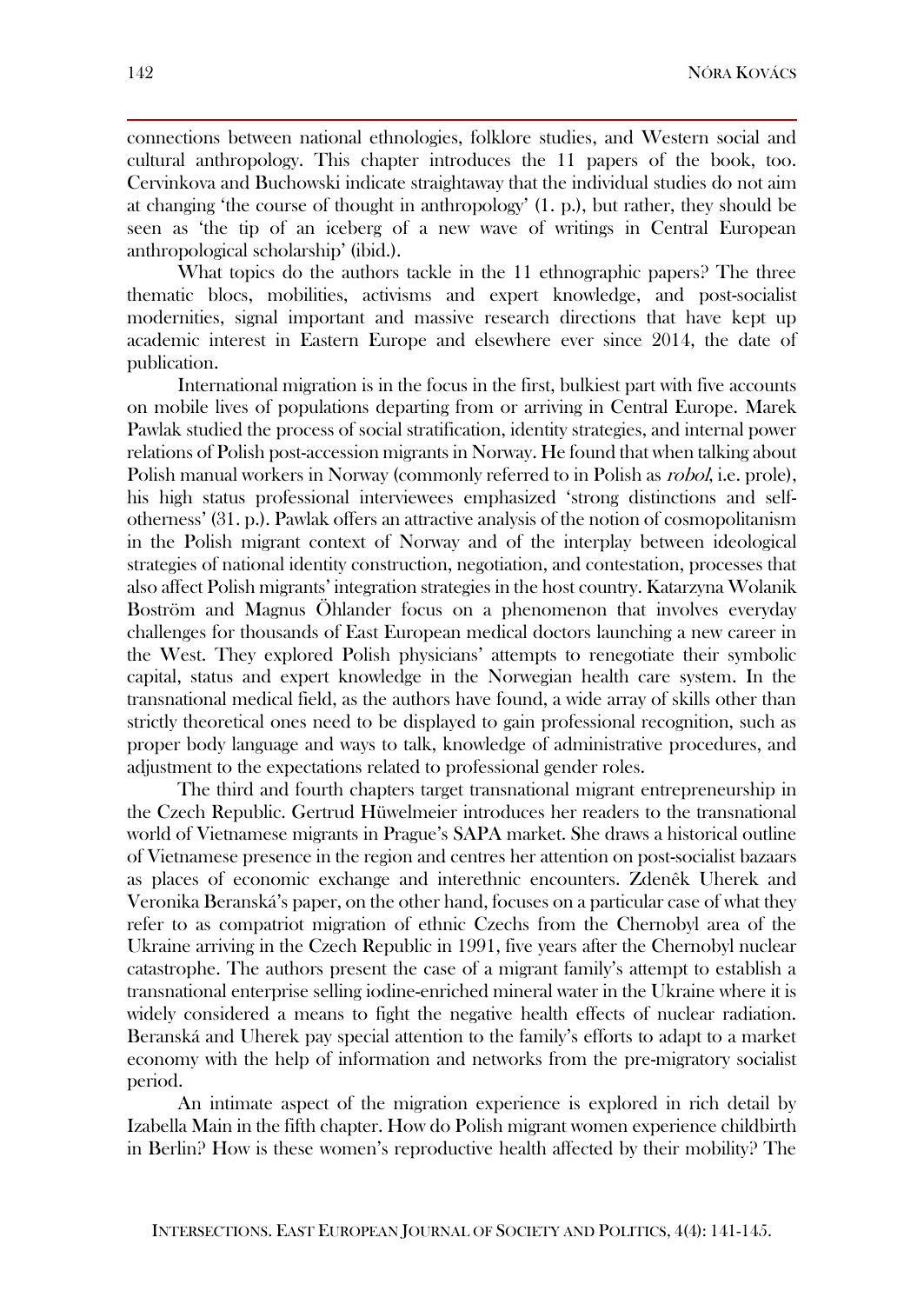author found that her interviewees had predominantly positive experiences of the German system of reproductive healthcare based on women's agency, involvement and co-responsibility offered during pregnancy and childbirth.

The second part of the book comprises three studies on the role of activism and expert knowledge in Slovakia, Poland, and Serbia. Chapter six by Alexandra Bitušíková makes an interesting point about changing patterns of civic participation in post-socialist societies in recent years. She argues that the intensification of locally oriented urban grassroots social activism in the town of Banská Bystrica in Central Slovakia is a sign that civil society is gaining strength. Bitušíková emphasizes the relevance and importance of qualitative methodology in measuring the strength of civil society.

Agnieszka Kościańska, on the other hand, has discovered an intriguing connection between a particular historical development of socialism-period medical sexology and the prospects of feminist and queer sex therapy in present-day Poland. Chapter seven explores this connection showing how the founder of Polish contemporary medical sexology allowed sociology, anthropology, and psychology to influence medicine.

Marek Mikus, the author of a theoretically profound analysis of the connection between Serbia's EU integration process and Serbian civil society unravels how NGO workers of the 1990s have been absorbed by the public sector preparing for accession. Mikus applied a historical anthropological approach to Serbian civil society and provided an ethnography of the nongovernmental sector to outline the country's postsocialist transformation.

Agata Stanisz and Waldemar Kuligowski's joint research venture on a recently completed motorway connecting Berlin and Poznan presented in chapter nine introduces the third part of the book dedicated to post-socialist modernities. The authors' multisite ethnographic research aims to explore the complex economic, social and cultural consequences of this modernization project. In chapter ten Hana Horáková gives a thorough analysis of social change induced by tourism in a locality in the Southwest of the Czech Republic and shows how the cooperation of local authorities with foreign investors has fractured existing local social networks. Horáková also demonstrates how memories from the socialist past affect social processes, practices, empowerment, and exclusion in the present.

Chapter 11 by Martin Hříbek focuses on the reception of the personality and the political case of the Dalai Lama in the Czech Republic and offers readers an engaging study on the orientalist construction of post-socialist consciousness, a phenomenon with parallels in several Central and Eastern European countries. In his historically informed paper Hříbek also presents a 2012 case of Czech political controversy about China. The author considers what he refers to as 'the Dalai-Lamaism debate a case of Orientalist discourse whereby Tibet serves as a surrogate self in the construction of Czech post-socialist consciousness' (231. p.).

The assembly of anthropological research displayed in 'Rethinking ethnographies' offers theoretically informed papers that focus on phenomena related to recent social and cultural processes in Central European societies but with a clear aim of connecting their analyses with mainstream anthropological scholarship in the West. The title of the edited volume promises qualitative methodologies; moreover it suggests works that are the outcome of fieldwork-based research. But how 'intimately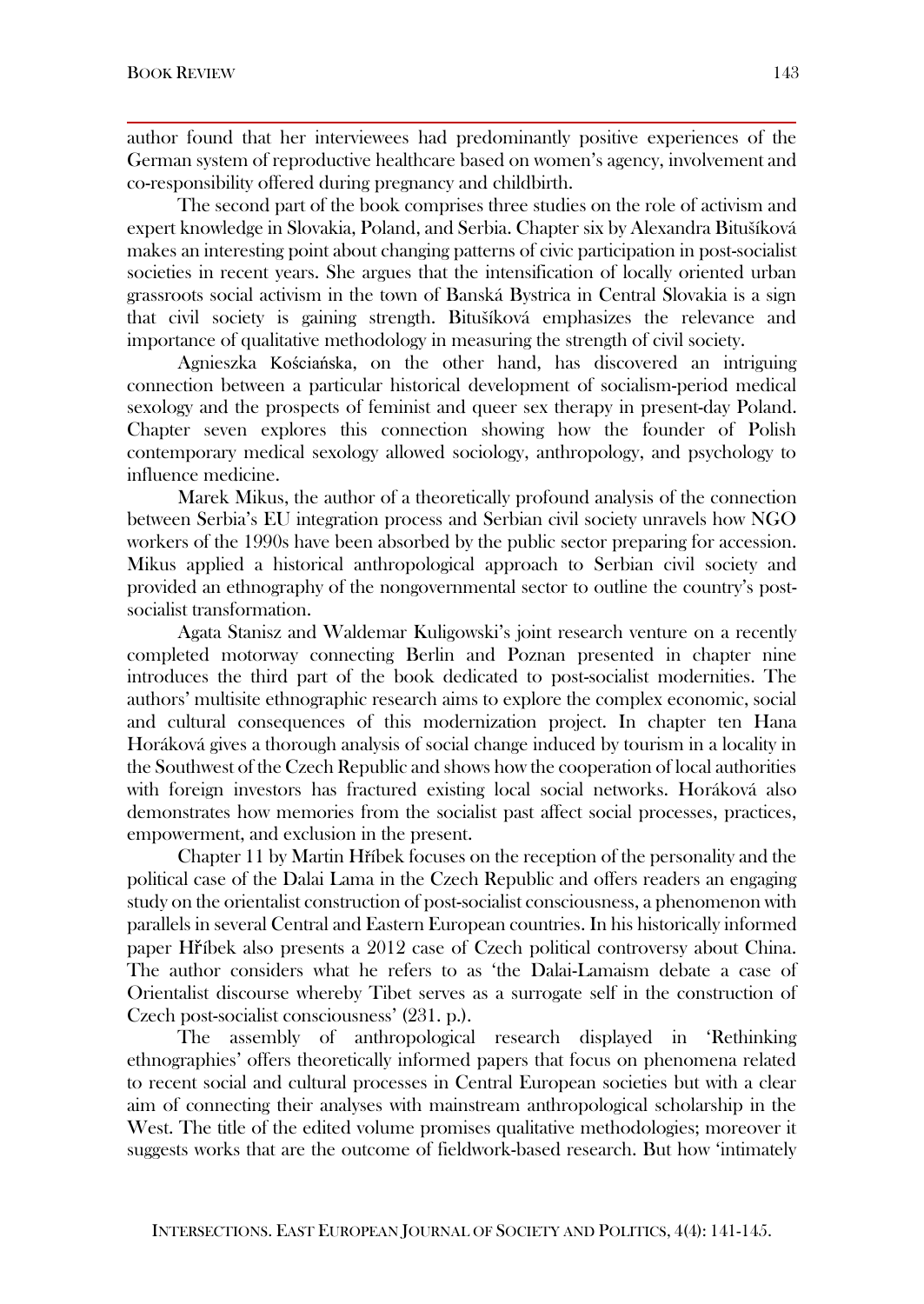engaged', to cite Nancy Scheper-Hughes' phrasing (Klepal and Szénássy, 2016: 128), are the authors with their fields? To what degree does ethnographic depth, one of the distinctive traits of anthropology, characterize them? And to what extent have field data and experiences, often described in the form of voluminous passages, found their way in an edited volume on ethnography? Three papers in the first section on migration and mobility show actors in their anthropological fields from intimate closeness. The sharp dividing line of the Polish migrant world in Norway, just as well as Polish doctors' constant efforts to readjust to the often implicit expectations of their new professional environments come through very clearly. The analysis of pregnancy and birth experiences of Polish migrant women reflects the combination of online and traditional fieldwork expanding on illuminative personal details of these women's lives. Although clearly based on long-time engagement with the population they studied, the authors of the papers on migrant entrepreneurship decided to give more space to outlining the wider historical, social and economic context of the phenomena they presented. Works on activism and expert knowledge show the authors' personal familiarity with and dedication to the object of their study. The anthropological field in one of the articles on modernity is a well-defined locality, a Czech rural area, and the author produces a theoretically well-informed, thorough analysis elevated from the details of everyday community life. It is an intellectual and anthropological challenge to find focus in a field as extensive as an international motorway and produce the ethnography of it with an idea of modernization in mind as happens in the case study on the Berlin-Poznan motorway. The intriguing study of Dalai-Lamaism in the Czech Republic could be considered more a history of mentality than an ethnographic text; nevertheless its insights and interpretations throw a new light on a possible construction of Czech postsocialist consciousness.

'Rethinking ethnography' is a firm step taken on the road towards locating, defining and empowering social anthropology in Central Europe. It's an integral part of a several decades-long dialogue between scholars from the region or working on the region, such as Mihály Sárkány (2002), Chris Hann and his colleague Michal Buchowski whom he referred to as an 'innovative bridge builder' (Hann, 2005), Peter Skalník, or László Kürti, to mention just a few names. It shows clearly how strongly anthropological tradition took root in the region, particularly in Poland. The regional initiative of an anthropological dialogue and exchange has been carried on by other research centres such as the Visegrád Anthropologists' Network initiated by the Max Planck Institute in Halle,<sup>2</sup> or the Central European University. Besides being an anthropological milestone, 'Rethinking ethnography' offers some very good reading not only to anthropologists but also to a wider audience.

NÓRA KOVÁCS (kovacs.nora@tk.mta.hu)

 $\overline{a}$ 

<sup>2</sup> See: [http://www.eth.mpg.de/4638411/Visegrad\\_Network](http://www.eth.mpg.de/4638411/Visegrad_Network) . Accessed: 15-01-19.